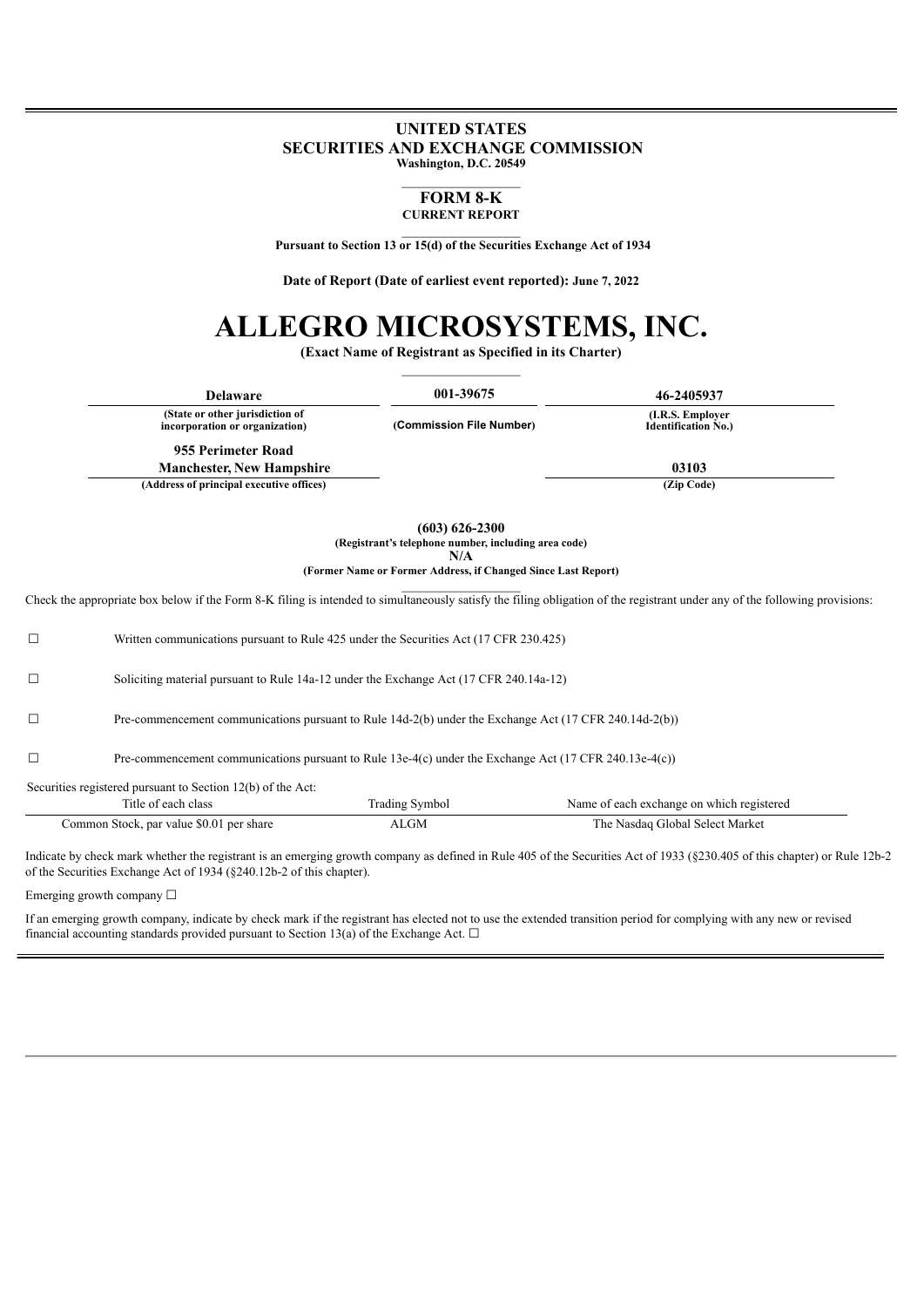#### **Item 4.01. Changes in Registrant's Certifying Accountant.**

The Audit Committee (the "Audit Committee") of the Board of Directors of Allegro MicroSystems, Inc. (the "Company") conducted an evaluation process to determine the Company's independent registered public accounting firm for the fiscal year ending March 31, 2023. The Audit Committee, with the assistance of the Company's management, evaluated several independent registered public accounting firms as part of this process, reviewing the qualifications, the independence and, if a firm was deemed to be qualified and independent to warrant further evaluation, the range of fees associated with their services.

On June 7, 2022, the Audit Committee approved both the engagement of PricewaterhouseCoopers LLP ("PwC") as the Company's independent registered public accounting firm for the fiscal year ending March 31, 2023 and the dismissal of the Grant Thornton LLP ("GT") as the Company's independent registered public accounting firm, each effective immediately.

GT's (i) reports on the Company's consolidated financial statements and internal control over financial reporting, which were included in the Company's Annual Report on Form 10-K for the fiscal year ended March 25, 2022, and (ii) report on the Company's consolidated financial statements, which was included in the Company's Annual Report on Form 10-K for the fiscal year ended March 26, 2021, did not contain an adverse opinion or disclaimer of opinion and were not qualified or modified as to uncertainty, audit scope or accounting principles.

During the fiscal years ended March 25, 2022 and March 26, 2021, and the subsequent interim period through June 7, 2022, there were: (i) no disagreements within the meaning of Item 304(a)(1)(iv) of Regulation S-K between the Company and GT on any matter of accounting principles or practices, financial statement disclosure, or auditing scope or procedure, which, if not resolved to GT's satisfaction, would have caused GT to make reference thereto in GT's reports; and (ii) no "reportable events" within the meaning of Item  $304(a)(1)(v)$  of Regulation S-K.

The Company provided GT with a copy of the foregoing disclosures and requested that GT furnish a letter addressed to the SEC stating whether or not it agrees with the foregoing disclosures. A copy of GT's letter, dated June 9, 2022, is filed as Exhibit 16.1 hereto.

During the fiscal years ended March 25, 2022 and March 26, 2021, and the subsequent interim period through June 7, 2022, neither the Company nor anyone on its behalf has consulted with PwC regarding: (i) the application of accounting principles to a specific transaction, either completed or proposed, or the type of audit opinion that might be rendered on the Company's financial statements, and neither a written report nor oral advice was provided to the Company that PwC concluded was an important factor considered by the Company in reaching a decision as to any accounting, auditing, or financial reporting issue; (ii) any matter that was the subject of a disagreement within the meaning of Item  $304(a)(1)(iv)$  of Regulation S-K; or (iii) any "reportable event" within the meaning of Item  $304(a)(1)(v)$  of Regulation S-K.

# **Item 9.01. Financial Statements and Exhibits.**

*(d) Exhibits*

| Exhibit No.  | Description                                                                               |
|--------------|-------------------------------------------------------------------------------------------|
| Exhibit 16.1 | Letter of Grant Thornton LLP, dated June 9, 2022                                          |
| Exhibit 104  | Cover Page Interactive Data File (formatted as Inline XBRL and contained in Exhibit 101). |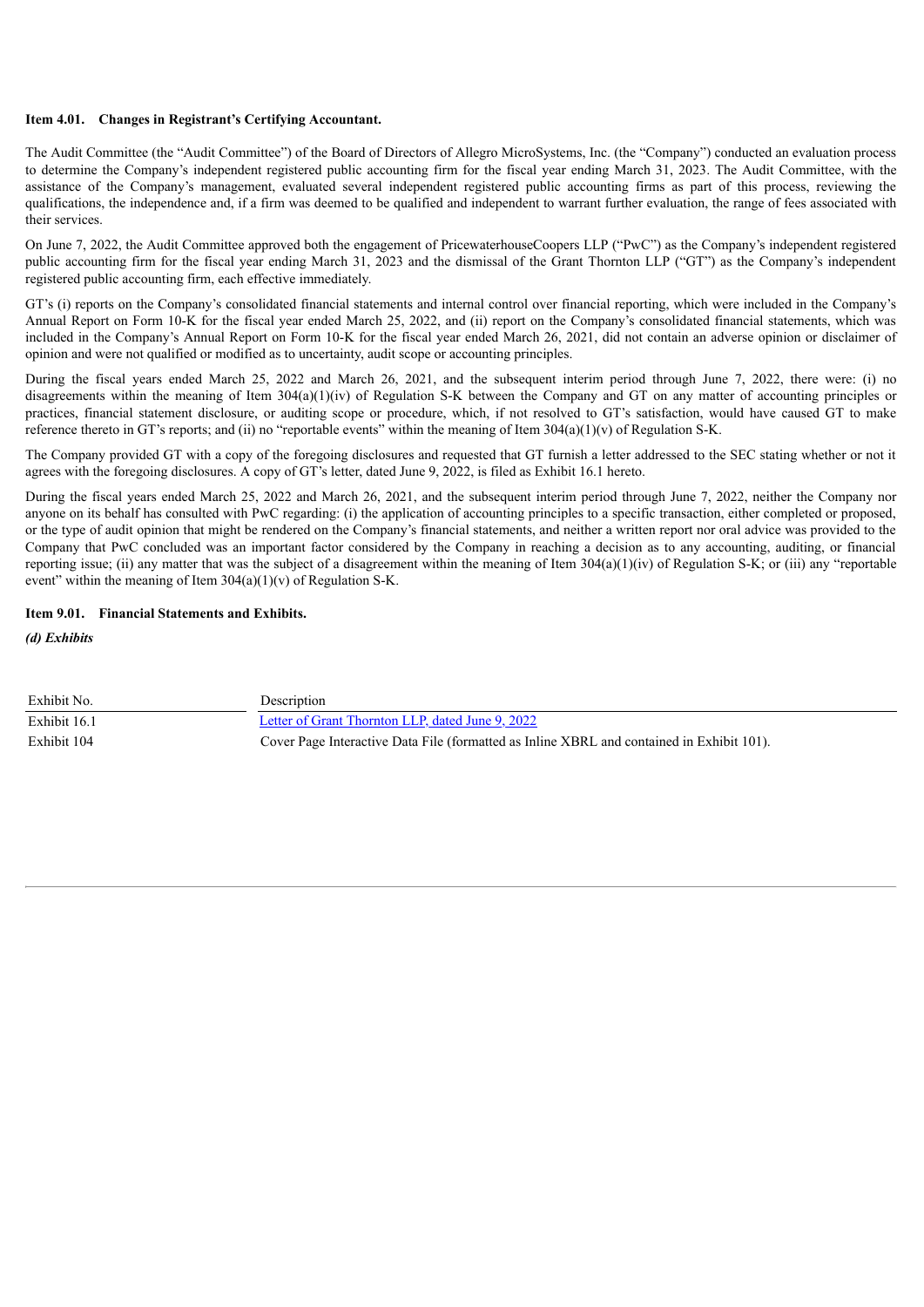# SIGNATURES

Pursuant to the requirements of the Securities Exchange Act of 1934, as amended, the registrant has duly caused this Current Report on Form 8-K to be signed on its behalf by the undersigned thereunto duly authorized.

## ALLEGRO MICROSYSTEMS, INC.

Date: June 10, 2022 By: /s/ Derek P. D'Antilio Derek P. D'Antilio

Senior Vice President, Chief Financial Officer and Treasurer